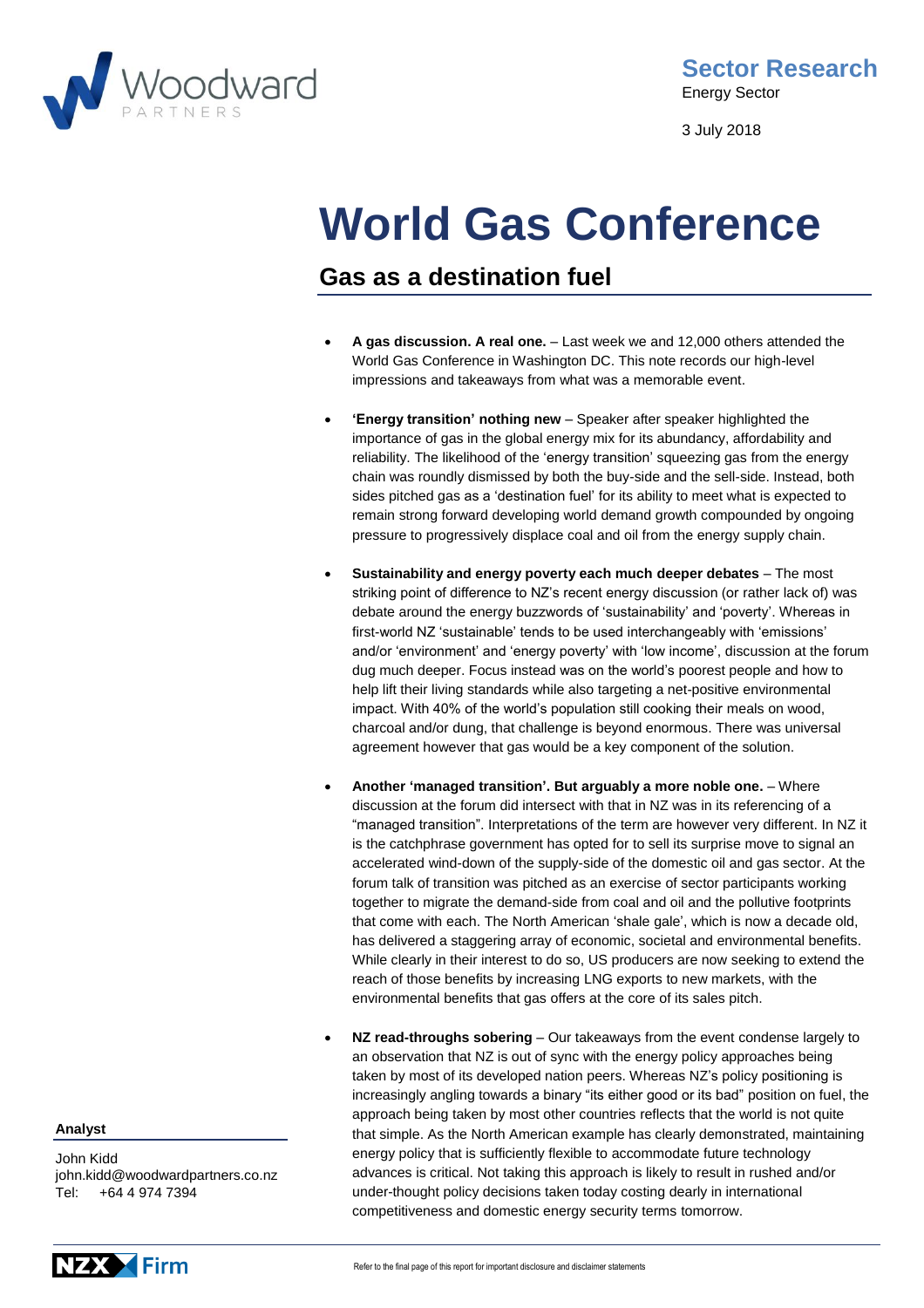

# **2018 World Gas Conference**

Last week we attended the week-long *World Gas Conference* in Washington DC. In the gas space, events don't come any bigger than this one. Held only every three years, the forum had somewhat of a United Nations feel to it with 12,000 delegates from 100 countries. Sessions ranged from plenary keynotes and panels of supermajor CEOs and government energy Ministers where big picture visions were shared and discussed through to small working group sessions that dealt with specific subject matter. Across the week 650 speakers spoke their minds across more than separate 100 sessions. Just in case of itchy feet, in the basement was an exhibition area the size of six city blocks.

We attended to get a flavour for how the other 99 countries in the building view the role of gas in their energy futures and set that view against NZ's (in the government's words) "direction of travel".

The location of the event aligns with the home nation of the sitting President of the International Gas Union (the 2015 event was in Paris, the 2021 event will be in Seoul) however it was somewhat prophetic that the Washington running coincided with the 10 year anniversary of the start of the Shale Gale – a breakthrough that has not only tipped the North American O&G sector on its head but also had a heavy and enduring impact on global supply and demand balances.

The event was by some distance the most insightful, constructive and content-rich conference we have attended. Arriving in from what has been an exceptionally poor standard of debate in NZ on fundamental issues of energy supply, security and affordability, it was refreshing to hear from a speaking line up of the seniority and calibre of those present.

This note briefly records our impressions from the event, grouped to four core themes.

### **1. Gas as a destination fuel**

"Energy transition" is a term that is used across the globe, usually punctuated in the public debate with some form of sweeping or alarmist conviction statement to make a specific point. For example, that the energy transition will see solar PV directly replace thermal generation, as we noted was the conclusion of one op-ed titled "*Goodbye oil age, hello sun*" that was published in NZ mainstream print media during the week.

Chevron CEO Mike Wirth provided an eloquent take on this by observing that energy transition is a perpetual process that has been going for as long as humans have walked the earth. For centuries people used wood and biomass (principally dried animal dung) to provide energy for their cooking and heating. Over time use has moved forward to include whale blubber, then coal, oil, kerosene and gas. More recently nuclear, wind and solar have also become established. His point was that the human race has been in a continual energy transition and that even after centuries of modern-age energy evolution all of the original forms of energy supply (perhaps with the exception of whale blubber) remain in use today. In fact 3 billion people – a staggering 40% of the world's population – continue to cook their daily meals and heat their houses using wood, coal and/or dung.

The popular public debate pitches gas as a 'transition fuel' with a role of bridging the world's energy needs as it migrates from hydrocarbons (coal and oil in particular) towards a low or even zero emissions future. The sense in this debate is that gas will itself also be progressively squeezed from the energy chain.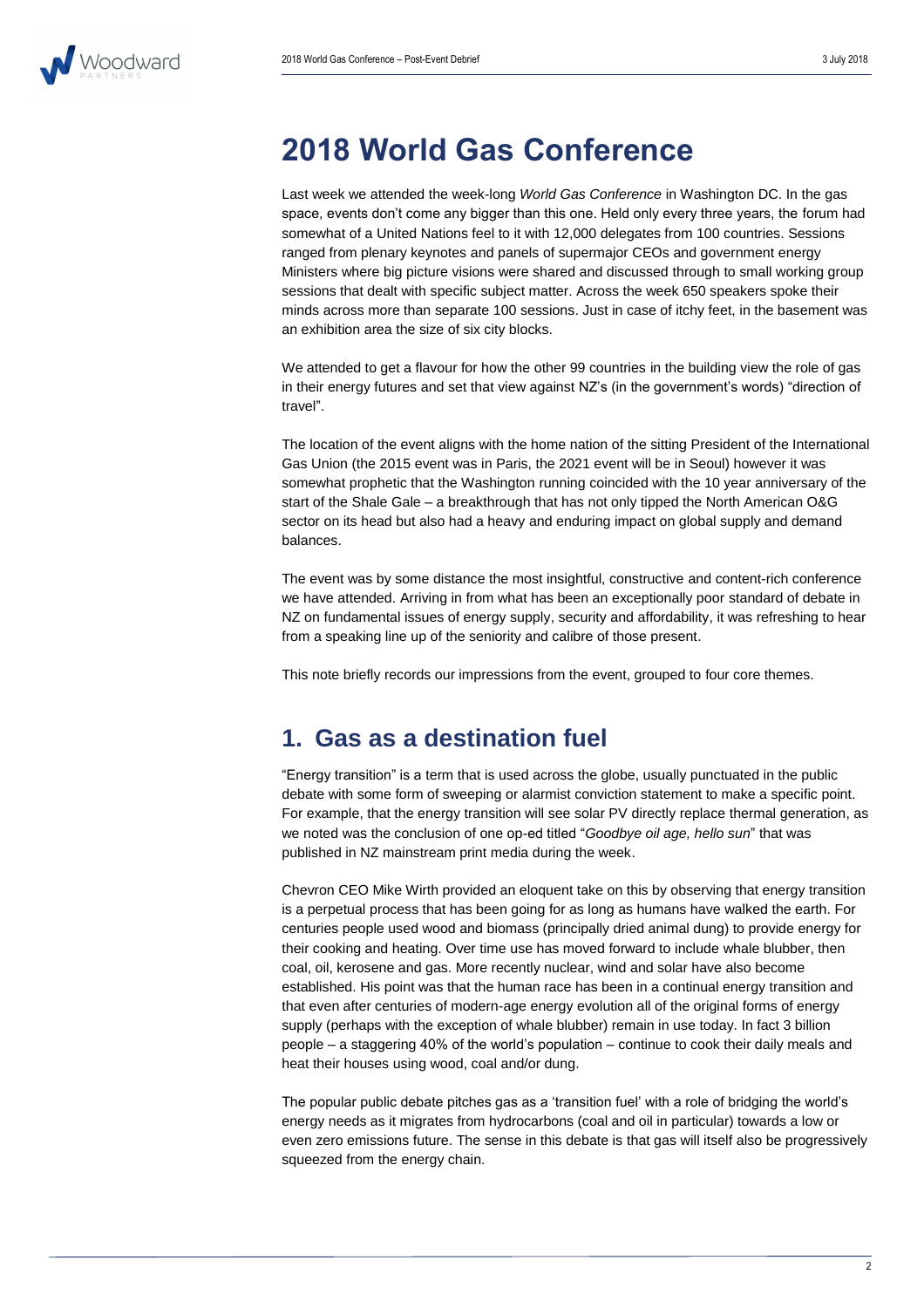The attitude of those directly involved in the sector is however very different. Most agree in pitching gas as a "destination fuel" rather than a "transition fuel" reflecting the view that gas was likely to remain a backbone of global energy supply for many decades to come. This message was consistent irrespective of lens – supermajor CEOs, developed- and developingworld energy Ministers and politicians, academics, NGOs, environmental groups and consultants all held the same basic view, albeit with slightly different emphases and angles.

Woodside CEO Peter Coleman said his expectation is for gas to continue to gain in market power to the extent that it eventually passes oil – particularly as hydrogen becomes increasingly established.

This view is not one peddled solely by a one-eyed gas sector – every credible independent forecast agency we are aware of (the International Energy Agency [IEA] being probably the one holding the greatest gravitas, its forecasts across its two reference scenarios shown below) is of materially the same view, each having gas remaining a mainstay of the global energy mix for decades to come. In the IEA's forecasts, gas is expected to overtake coal by 2030 to become the world's second-largest primary energy source and is expected to overtake oil by 2040 to become largest.

# **Figure 1: IEA primary energy demand, all fuels Figure 2 : IEA primary energy demand, all fuels**



**Figure 3: IEA primary energy demand, gas only Figure 4 : IEA primary energy demand, gas only**



*New Policies* **scenario** *Sustainable Development* **scenario**



Source: IEA World Energy Outlook 2017 Source: IEA World Energy Outlook 2017



# *New Policies* **scenario** *Sustainable Development* **scenario**

Source: IEA World Energy Outlook 2017 Source: IEA World Energy Outlook 2017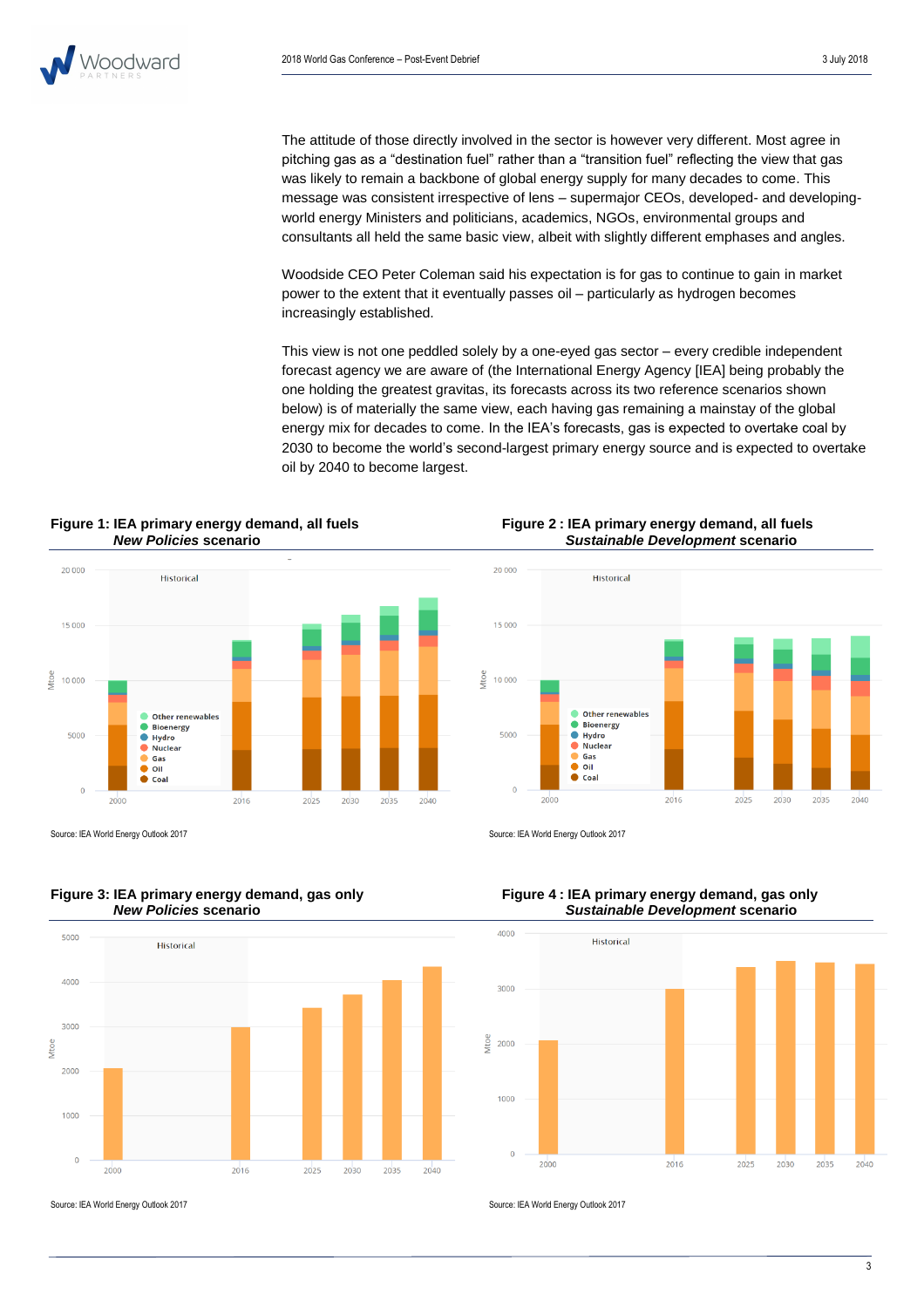

# **2. Sustainability and real energy poverty**

Sustainability was unsurprisingly a major theme of discussion across the event. Unlike in NZ however where talk of 'sustainability' tends to focus on the environmental and/or climate change footprint of energy infrastructure, debate at the conference extended across multiple dimensions. These tended to distil to what many termed as 'the three pillars' of Energy, Economy and Environment.

A major focus within this was improving living standards and, at the bottom end, lifting people out of energy and economic poverty. A number of speakers provided useful reality checks to a room largely full of developed world energy leaders by impressing the point that energy is largely taken for granted by developed nations, to the extent that when there is a supply outage that lasts for a couple of hours or days people are quick to label the interruption as a "crisis". It is sobering to compare this to situations like that in Bangladesh, a country of 166m people, where only 8% of the population has access to reliable electricity.

Speakers gave a plethora of facts and statistics to support their collective view that headline energy demand is likely to continue to grow strongly over the next few decades as population growth, urbanisation and the emerging middle class drive consumption. A selection of the most instructive of those:

- The UN is forecasting the global population to reach 9.8 bln in 2050, up nearly +30% from its current 7.6 bln. This equates to adding 83m people – equivalent to a country the size of Germany – to the world each year, for each of the next 30 years.
- China is now the world's largest energy user and coal contributes 60% of its primary energy supply. China's current Five Year Plan calls for gas to increase from 7% of primary energy supply to 10% by 2020. China's own forecasting plots demand rising from 237 bcm (8,875 PJ) in 2017 to 300 bcm (11,235 PJ) by 2020 and 400 bcm (14,980 PJ) by 2024. This represents a CAGR out to 2024 of 9.1%.
- India is expected to overtake China as the world's most populous country by 2024. It remains however well behind China on core economic and development benchmarks such as GDP per capita, infrastructure and proportion of its population living below the poverty line.
- The World Bank says that 1 bln of the world's poorest population do not have access to electricity. 80% of this number live in sub-Saharan Africa and South Asia, most in rural seetings. 2 bln do not have access to a reliable energy supply.
- Nigeria currently has the world's seventh-largest population at 196m, but the UN expects it to rise to third place by 2050, passing the USA which currently has a population of 327m. Despite its oil and gas wealth, 70% of Nigerians still live below the poverty line.
- 3 bln people continue to cook on wood, coal or biomass and in doing so are caught in a circular poverty trap by needing to spend 6 hours a day gathering unsustainable fuel for cooking. 4m people die each year from poor air quality, largely attributable to domestic air laced with particulates from burning wood/charcoal/biomass, or from poor urban air quality. Air causes more deaths each year than AIDS, malaria and tuberculosis combined.
- Urbanisation is serving to rapidly condense the world's population. In 1950, 30% of the global population lived in urban areas. Today the equivalent metric is 55%. By 2050 the UN forecasts this will rise to 70%.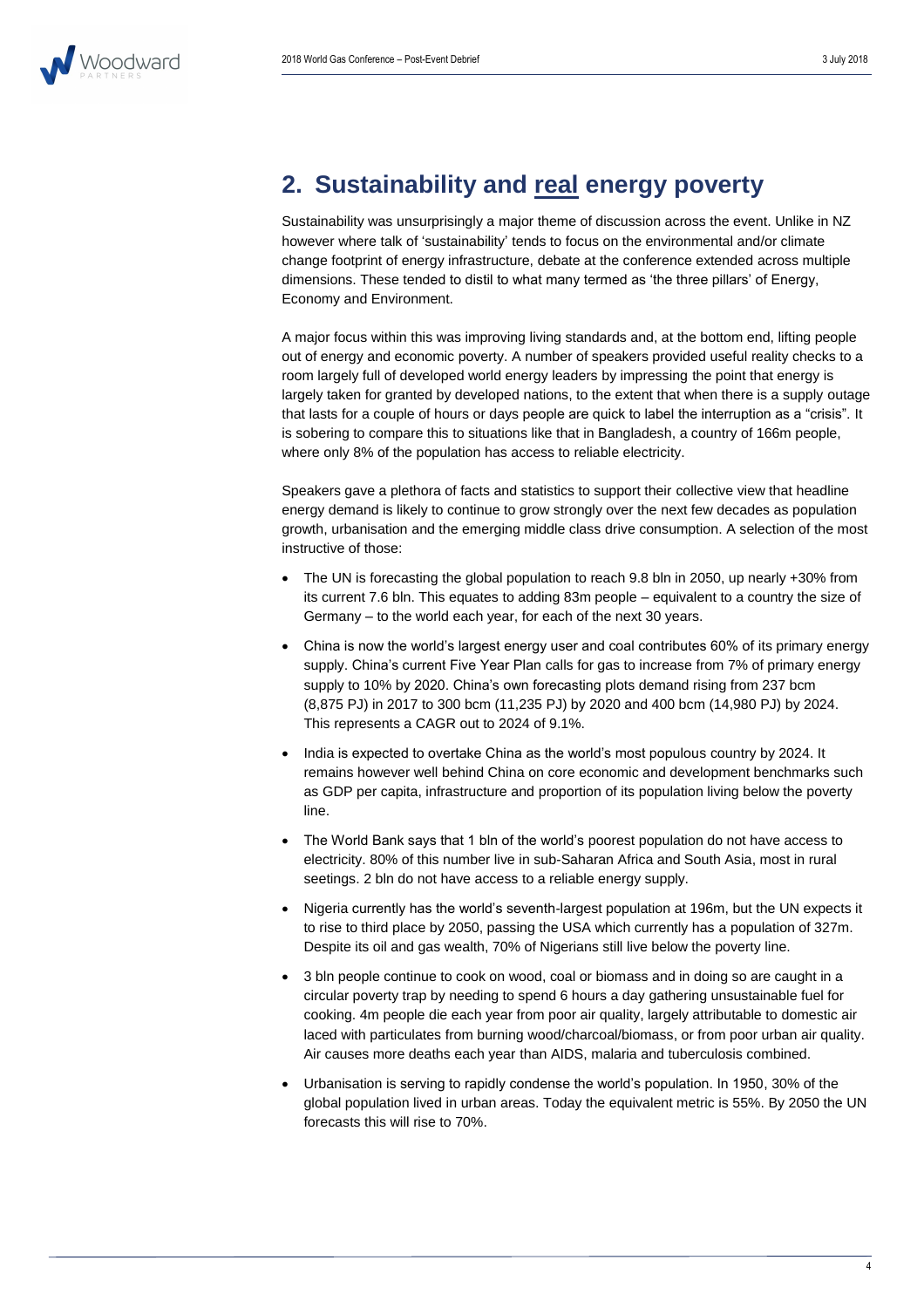

**Figure 5: World rural vs urban population concentrations**



Source: UN, Woodward Partners





Source: Bloomberg, Woodward Partners

With such a profound shift expected towards city living, urban air quality was also a focus of significant discussion at the forum. A couple of speakers pointed out that the popular perception of poor urban air quality being 'an Asian problem' is incorrect and that a number of European and North American cities also faced major public health issues. In the case of developed world cities pollutant levels tend to reflect vehicle fleets more than industrial activities, with ExxonMobil CEO Darren Woods noting along this line that mobile energy (ie transport) has now replaced stationary energy (ie industrial processes, electricity generation etc) as the most polluting energy format in the US, in part due to the backing-out of coal-fired generation over the past decade. In the US 134m people – more than 40% of the population – live in air that does not meet environmental standards.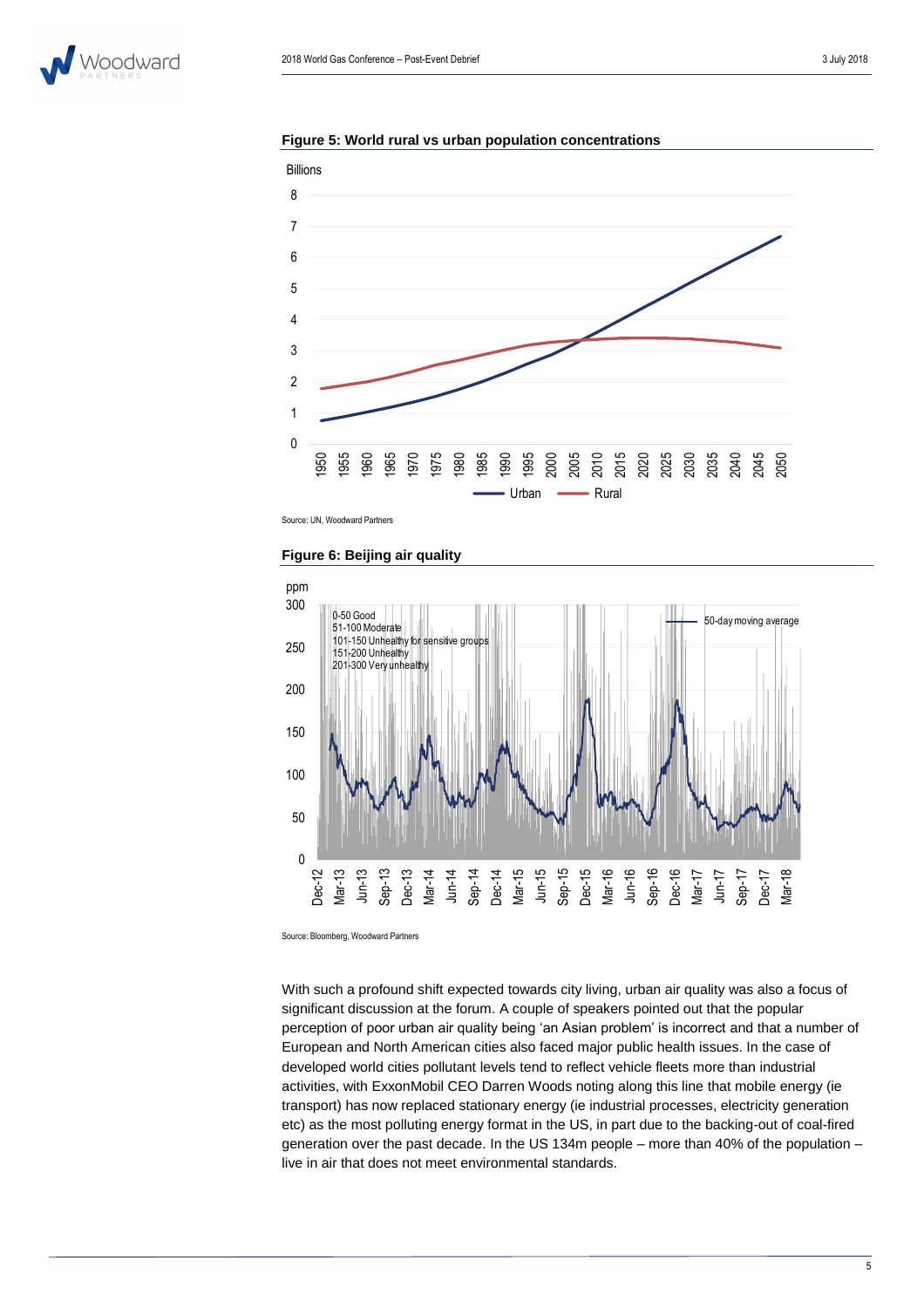

A number of examples (Beijing, Istanbul, Krakow, Santiago, Urumqi and Shanghai included) were given of cities that had taken specific steps to improve air quality towards reducing levels of particulate matter, sulphur dioxide, nitrogen dioxide and ground-level ozone. Each case has seen good success, with most involving aggressive policies of coal-to-gas substitution.

Affected cities are increasingly taking action to address vehicle fleets. Older-model trucks and other heavy vehicle formats are being particularly targeted (it was said that taking one oldermodel diesel truck off the road is the equivalent of 119 conventional cars). Athens, Copenhagen, London, Madrid, Mexico City and Paris have or are all taking varying steps to progressively ban or apply punitive taxes on diesel vehicles towards eventually exiting them from their city environs.

### **3. 10-years of shale … and its just the beginning**

The near-unanimous view at the forum across all stakeholders (environmental lobby groups included) was of gas having a major long-term role in the global energy mix. Within this theme there was widespread acknowledgement of the impact that the North American 'shale gale' has had on transforming global gas market supply/demand balances and pricing constructs over the past decade.

Pre-shale the US was among the world's largest importers of both oil and gas. A decade later it is the world's largest producer of both oil and gas and in 2017 became a net-exporter of gas for the first time since 1957. Having had no liquefaction capacity in operation as recently as 2016, the US lower-48 states now has 18 mtpa (4x4.5 mtpa trains) of liquefaction online, currently all owned and operated by Cheniere Energy. A further 49 mtpa is currently under construction in the US and due online between 2019 and 2020 and a further 336 mtpa planned. Canada, which has no liquefaction installed, has plans for a further 255 mtpa of new build including multiple projects on Canada's Pacific Coast which, if sanctioned (capex concerns are currently weighing on FIDs) would represent a major step given the far shorter shipping times to the Asian market compared to the US Gulf Coast.



**Figure 7: US net gas imports, 1975-2017**

Source: EIA, Woodward Partners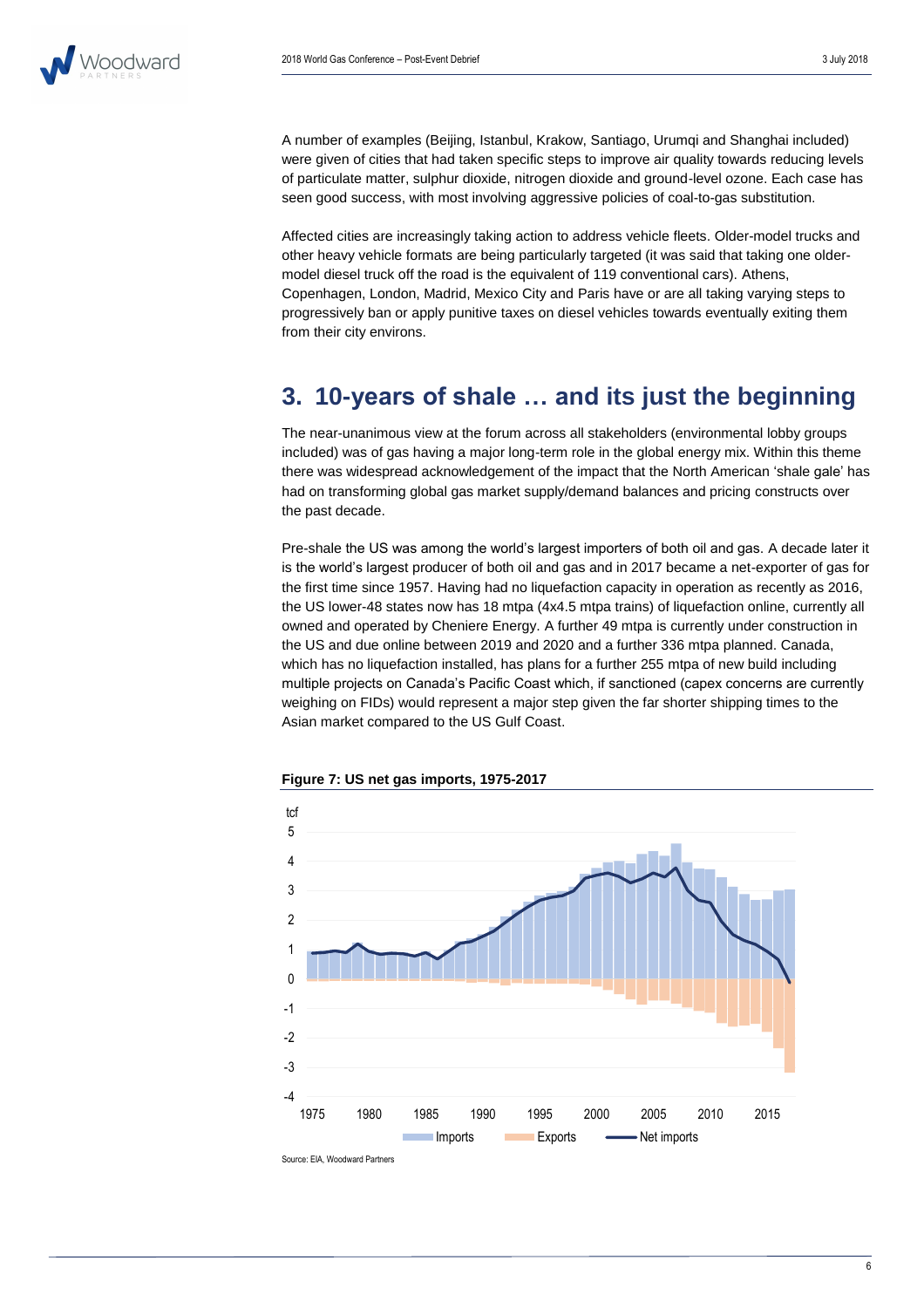

#### **US gas production to keep rising, but productivity gains to slow**

US gas production is expected to continue to rise as factory drilling programmes deliver further gross (well count) and net (per-well drilling & completion) productivity increases. The CFO of leading US onshore producer EQT Corporation, which holds a large position in the Marcellus Shale, said that EQT is now drilling lateral sections of 14,000 ft (4,270 m) which is nearly triple the 5,000 ft (1,525 m) of just five years ago. A recent well produced a record 18,300 ft (5,580 m) lateral section. Longer sections and improved completion techniques have delivered substantial productivity gains. In its FY18 EQT averaged drilling & completion of US\$0.37/mmscf, down more than 40% on the US\$0.65/mmscf five years ago.

The industry is now increasingly of the view however that the 'easy' drilling & completion productivity gains achieved from "brute force" methods (longer drilling stages, better frac jobs etc) have been largely banked and that gains are likely be more incremental in future. Focus is now very much on enhancing operational performance using data and analytics towards ensuring that "we drill our best well, every time". One recent step EQT has taken along is to centralise its horizontal directional drilling (HDD) function into a centralised operations centre from where a team remotely monitors and manages well operations across EQT's drilling portfolio. Previously each rig (EQT is currently operating 10) would have had its own onsite HDD team, numbering 70 employees. The new structure requires a team of only 28. Although only six months in, results have already been extremely positive and EQT is already looking at extending the model to other parts of its operations.

#### **Benefits run deep**

Like gas, US oil production is also expected to continue to grow and by the mid-2020s the US is expected to become an overall energy (not just gas) net exporter – a seemingly unachievable scenario even just a few years ago. The direct and indirect benefits that energy independence has brought to the US are profound. Those US politicians who spoke at the conference (and there were many) were eager to highlight the benefits that energy abundancy, affordability and reliability had delivered to all aspects of US society. They cited US gas prices which have fallen dramatically in real terms over the past decade and had increased energy affordability and by doing so had supported economic growth and reduced domestic energy poverty. A study by IHS Economics in 2015 credited shale energy with creating 1.9m new jobs and for increasing average per-household disposable income in the US by US\$1,337 pa.

Looking ahead, with the domestic market saturated US gas producers are looking to expand by growing the export trade. While clearly self-interested in seeking to extend into new markets, producers and politicians each argue that exporting US product to other nations would present a number of commercial and societal benefits. Domestically these would include more jobs and yet-stronger-still economic contribution from the sector. External benefits would include providing developing nations with improved access to affordable low-emission fuel, contributing to reducing energy poverty and reducing the US trade deficit (the US maintains significant trade deficits with 8 of the world's top 10 LNG importers).

Also highlighted by numerous speakers is the impact to US greenhouse gas (GHG) emissions that has resulted from natural gas displacing coal in electricity generation. In 2017 US GHG emissions from power generation of 1,743 mtCO2e was down -28.1% from its 2007 peak, pulling overall US GHG emissions down to levels not seen since the early 1990s. Notable is that it was a policy decision taken in the 1980s that favoured the build of coal-fired generation in preference to gas-fired that led to the mass build of new coal plant during the 1980s and 1990s, much of which is now nearing abandon/reinvest decisions as economic lives mature.

Progress towards reducing emissions has been equally as dramatic in the UK where displacement of coal-fired for alternative (including gas-fired) generation has reduced UK GHG emissions to 38% below 1990 levels and back to what they were in Victorian times, 130 years ago.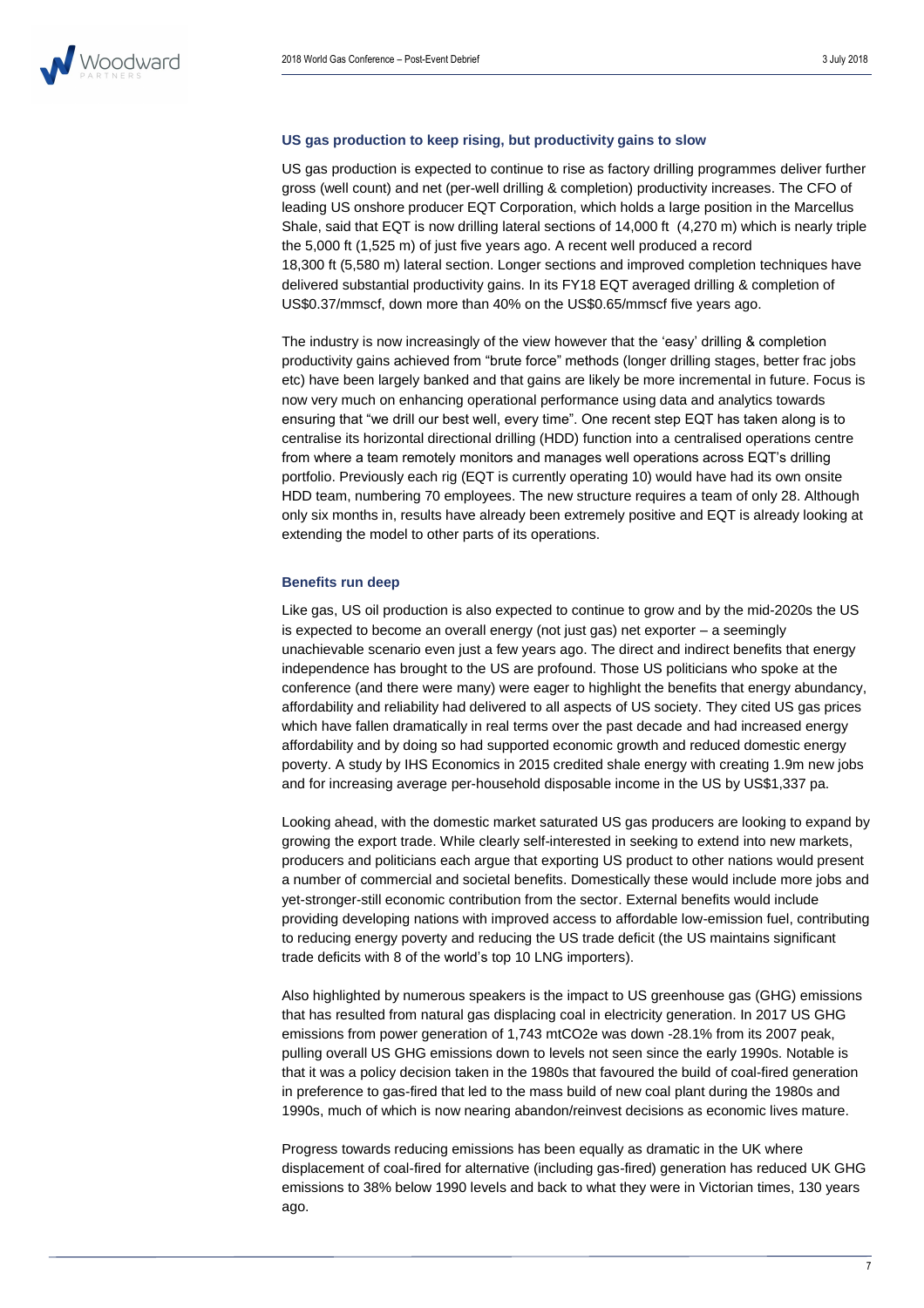



**Figure 8: US GHG emissions from electricity generation, 1975-2017**

Source: EIA, Woodward Partners

Across a panel that comprised the CEOs of BP, Total, ConocoPhilips, Qatargas and Equinor (formerly Statoil) there was agreement to the view that gas is the fastest and lowest-cost way available to reduce GHG emissions. Extending US exports would provide a means to broaden the achievements seen with GHG reduction in the US by helping to back-out heavier GHG fuels from the energy mixes of other nations.

# **4. LNG growth, pricing and commoditisation**

Global gas demand increased 3.7% in 2017, more than double the 1.5% average growth rate seen over the 2010-16 period and well ahead of the 2.1% growth in total global energy demand in 2017.

Consensus across the numerous sessions that addressed LNG was an expectation of continuing firm forward gas demand growth in both developed and developing nations that will underpin continuing strong LNG demand growth for the foreseeable future. Developing nation growth is expected to out-pace developed nation growth due to a mix of gas-for-coal fuel switching (led by China) and increasing per-capita energy usage as incomes rise.

LNG trade in 2017 increased +13.6% on 2016, to 293mt. KOGAS (Korea Gas Corporation, the world's second-largest LNG buyer) said at the forum that it expects LNG trade to increase by 200mt by 2030, implying a CAGR of 4.1%. KOGAS also said that over this time it expects the number of countries trading LNG to rise from 40 currently to 70-90. Much of this growth is expected to be seen with new deployments of Floating Storage Regasification Units (FSRUs) to support localised, smaller-scale LNG import.

Consensus at the forum was that the LNG market is tightening from where it has been for the past few years as increasing demand has eroded capacity margins. Looking ahead, general opinion appeared to be that mapping planned new capacity against demand growth suggests that a supply gap could emerge from the mid-2020s.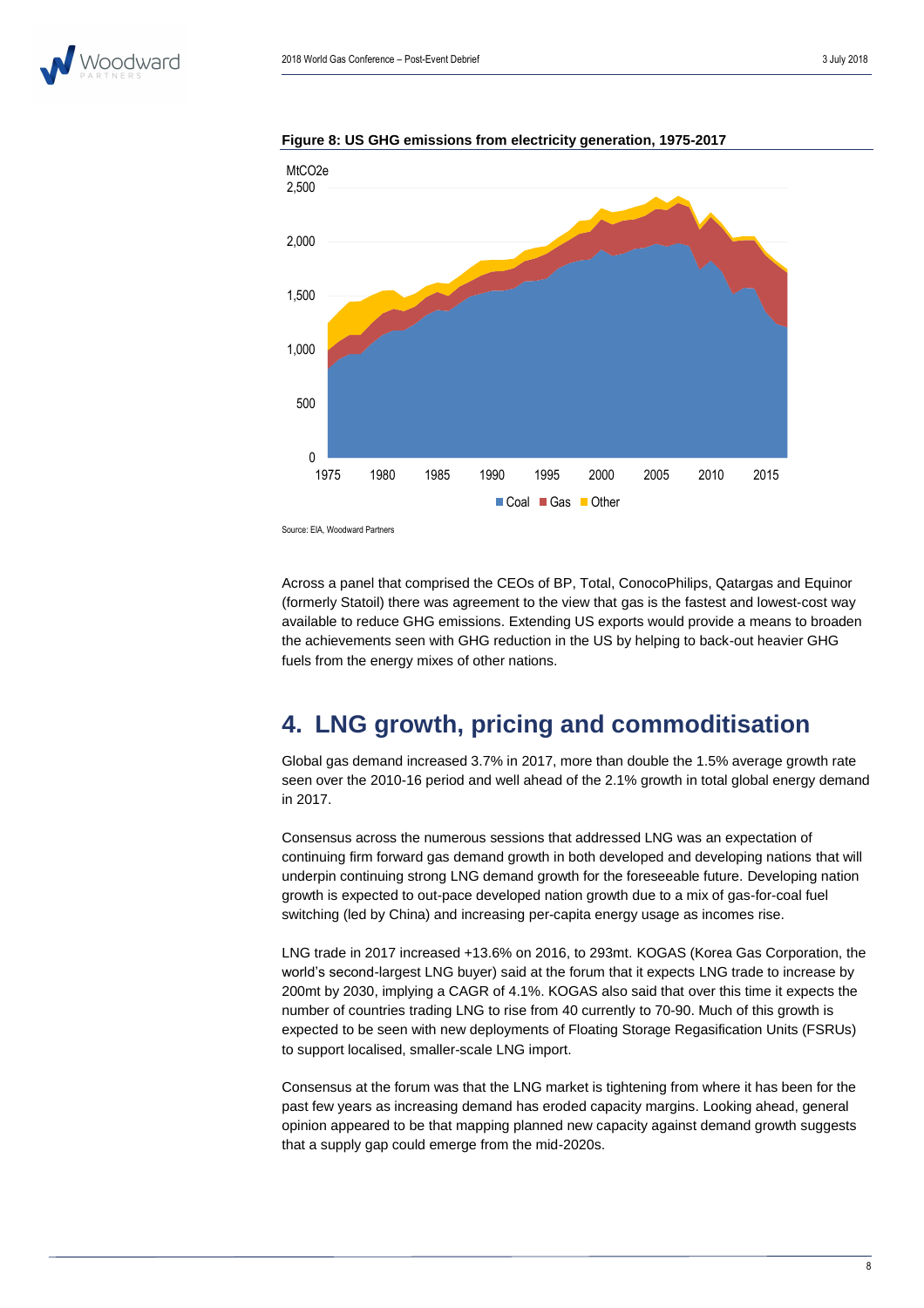#### **Pricing**

While LNG market balances appear to be tightening, this has been from a relatively loose backdrop over the past 2-3 years during a period that has been defined by a full supply curve. Over this time buyers have begun to see relief on long-established commercial structures and arrangements that had historically favoured sellers.

Although LNG has been commercially produced since 1940 and traded internationally since 1964, trading has been dominated by bilateral sale and purchase arrangements that have delivered an opaque and illiquid market. This is in contrast to oil which has been traded openly for many decades with enormous physical and financial market liquidity and pricing indices that are clear, transparent and open.

Historically LNG pricing has been either explicitly (in the case of bilateral GSAs) or implicitly (spot pricing) linked to crude pricing. The trend over the past few years has been of moving away from this and there is now a broad expectation that LNG will trend increasingly towards crude in the way it is traded. Part of this change is reducing oil-linked volatility within legacy pricing mechanisms. Parties have progressively agreed on a variety of new pricing structures including gas price-linked (eg to Henry Hub) and hybrid structures. At the conference Alaska LNG, which with its Kenai project has been exporting LNG since the 1960s under long-term oil-linked GSAs, announced completion of what it considers to be the first long-term fixed price LNG GSA. With around one-quarter of LNG now trading through the spot market, trading is also now much less concentrated on fixed bilateral arrangements,

Developers of new plant are also said now to be prepared to take a more accommodating approach to contracting. Woodside CEO Peter Coleman said that greenfield projects are now likely to attract GSAs with an initial term of 10-15 years, which is materially shorter in term than in the past. Brownfield contracts can be as little as 3-5 years.

#### **Commoditisation**

Another aspect of broad agreement across major LNG players – both buyers and sellers – is that of LNG as a product becoming increasingly commoditised. There are three main contributing factors to this:

- **Broadening of sell-side** The arrival of new producers to the market, particularly from Australia and the US, has increased sell-side liquidity which has served to bolster supply margins and reduce existing buyer concern over security of supply and access to product. Looking ahead the pending arrivals of Mozambique and other new increments of discoverybacked supply will further deconsolidate the supply-side of the market.
- **Broadening of buy-side** The number of countries that buy LNG continues to increase, supported in recent years by the adoption of FSRU technology to enable smaller domgas markets to import LNG on relatively economic terms, in some cases to support existing domgas markets. One relevant example is the East Coast of Australia where developers are progressing a FSRU solution to supplement local market supply.
- **Access to technology** LNG liquefaction technology has previously been tightly held by a very small number of IP owners. Technology is now much more established and available to project developers with significant savings on time and money.

The trend towards commoditisation makes it critical that plant owner/operators pursue cost-leadership strategies. There were various examples of this referred to during the forum, ranging from capex cost-out (eg Anadarko has cut US\$4 bln from its estimated Mozambique LNG build cost), to shipping (the widening of the Panama Canal will allow bigger LNG tankers through which will cut the voyage time (and, therefore, cost) of cargoes to Asia by around half) and sub-surface efficiency gains.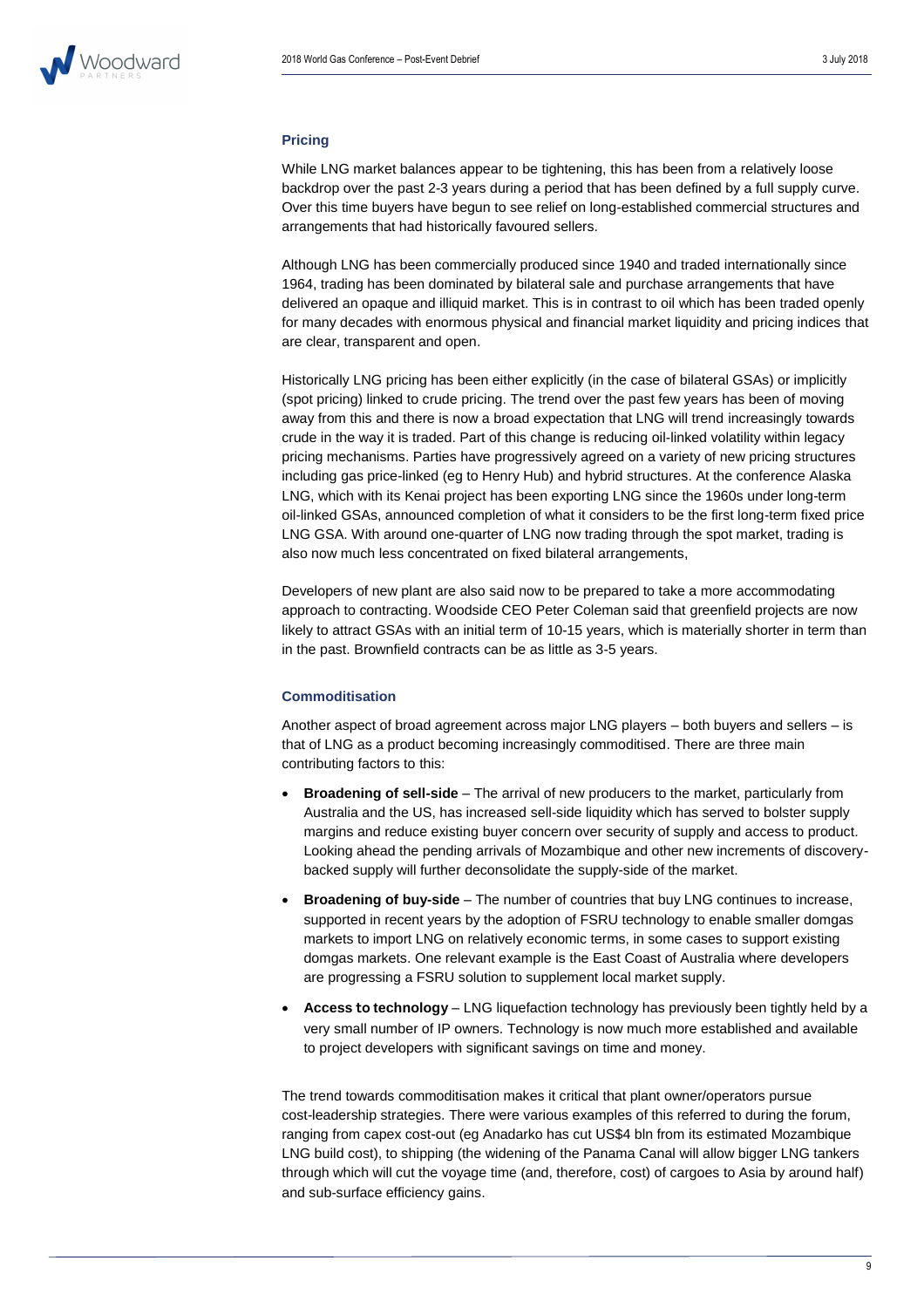

### **NZ read-throughs**

Our takeaways for NZ from the event:

- **NZ's lens of 4 million myopic against the needs of 8 billion** From the outset our main criticism of the government's 12 April announcement has been the flaw in the logic of attempting to address a demand-side problem (being GHGs emitted with certain types of energy consumption) with a supply-side intervention. Discussion at the conference only reinforced this view. NZ's energy resource and infrastructure is the envy of most countries. Part of that resource endowment is gas which looks very likely to contribute as a cornerstone future fuel for the Asia-Pacific region as it strives to achieve the same living standards that NZ and other countries enjoy. Other gas-rich countries have benefitted from bringing new product to market but benefits have also been banked by nations that have integrated additional gas into their energy mixes to improve air quality and displace heavier-GHG (especially coal) demand.
- **Technology trumps policy** The forum reminded us of the importance of market-led technologicy advances in rising to meet commercial and societal objectives. The US did not sign the Kyoto Protocol but it stands as the only nation that would have met targets that would have applied to it. This has not been achieved through drastic policy change – it has been achieved through innovation and technology advances achieved by the private sector.
- **Policy flexibility critical** The 12 April announcement is a textbook case of government intervening in what was otherwise a functional and increasingly innovative energy market to pick winners (renewable and low-GHG fuel – noting these are not the same thing, particularly given the material GHG footprint of geothermal) and losers (oil, gas and LPG) operating within that market. Whether intended or not the announcement infers an earlier wind-down for the oil and gas sector in NZ than what would otherwise have been the case. As the US experience has shown to dramatic effect, retaining policy flexibility so as not to eliminate future options that might otherwise have delivered positive societal outcomes, is wise policy making.
- **Local advocacy frailties exposed** Listening to the experiences and work programmes of advocacy bodies in other jurisdictions supports a view that the NZ petroleum sector was caught short in its own work programme by the 12 April announcement. Just as the government has been criticised by not having the evidence, facts and education material to hand to support its decision, the petroleum sector itself can fairly face the same criticism. The result has been a debate that has since been dominated by rhetoric ahead of evidence.
- **LNG a viable gas shortfall option for NZ Inc** If there ever was to be a domgas shortage in NZ at some future point there are now clearly fit-for-purpose options to import gas that would likely be less expensive and a better fit than has been the case in the past. The likelihood now would be of a FSRU rather than land-based concept.